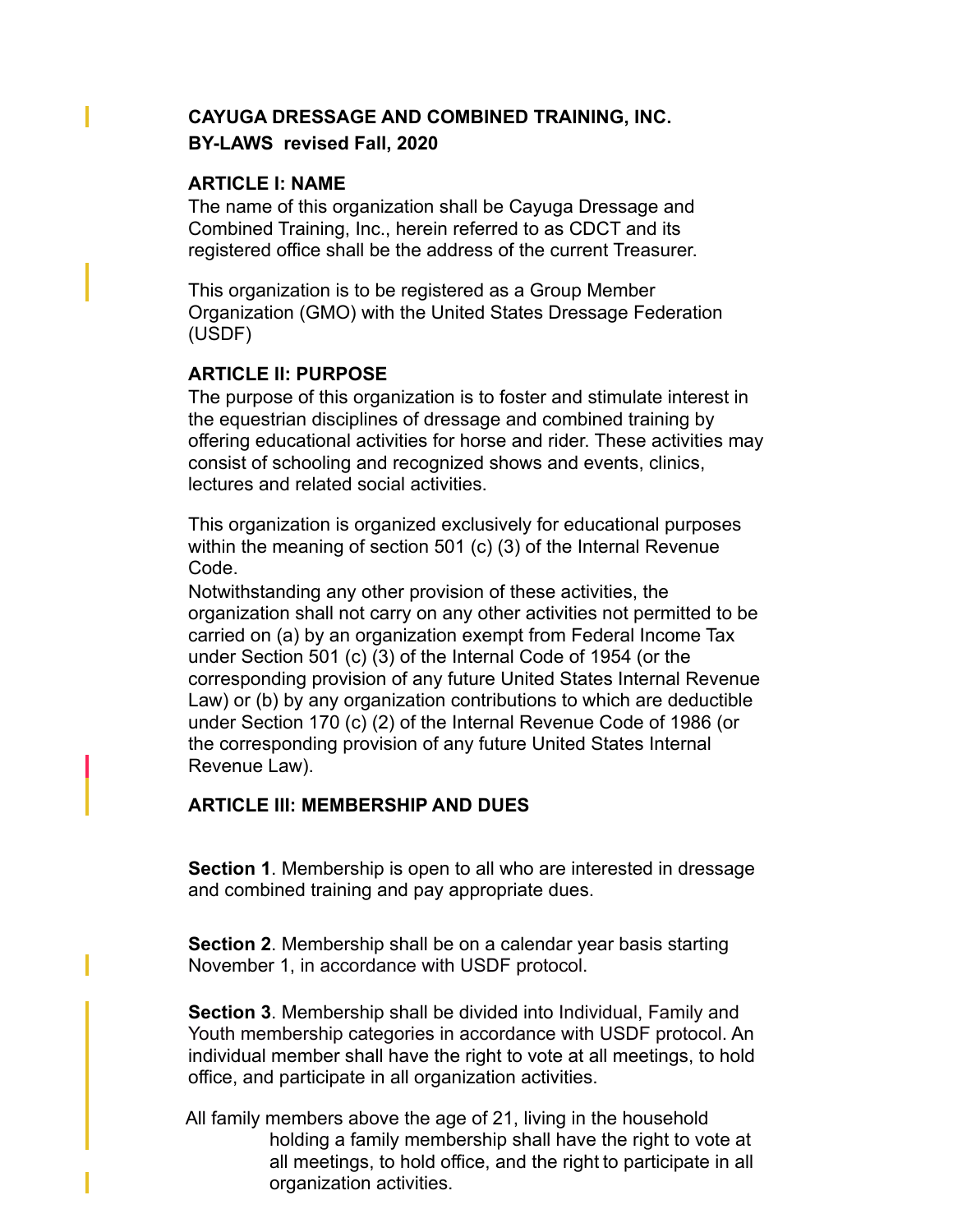Youth members under the age of 21years shall have the right to participate in all organization activities but may not vote or hold office.

**Section 4.** Dues shall be reviewed annually and may be changed according to the mandate of USDF. Dues shall become due and payable to the organization every November 1 for the upcoming year. Dues not paid as of January 1 shall result in a member being dropped from the roster. Payment of delinquent dues returns a person to active status. Dues paid apply only to the current calendar year.

**Section 5:** Membership fees shall include membership in the USDF under the GMO protocol.

### **ARTICLE IV: Board of Directors ("The Board")**

**Section 1.** The Board of Directors shall consist of the elected officers, the immediate past president, the media coordinator and up to **five (5)** additional at-large directors as the membership shall elect. These additional Board members shall serve two-year terms. The immediate past president shall serve a one-year term. There shall be not less than **five, (5)** nor more than **twelve, (12)** Directors constituting the Board. Vacancies on the Board shall then be filled by a vote of the majority of the Directors until the membership shall elect replacements. It is understood that all board members will uphold these three commonly recognized board values:

- a. fiduciary, the club's financial health
- b. loyalty, or avoidance of conflicts of interest
- c. obedience, to the rules of the organization

At the annual meeting, the General Membership will elect officers and a twelve person Board of Directors.

**Section 2**. The officers of the organization, each of whom are Board members, shall be chosen by the membership at the annual meeting. Elections for principal officers will be held in alternating years. Elections for board members whose term has expired will be held annually.

*There will be a President, a Vice-President, a Recording Secretary, Roster Manager (*FormerlyMembership Secretary*,)and a Treasurer.* 

*There will also be a Website Manager, a Social Media coordinator and a Newsletter Editor.*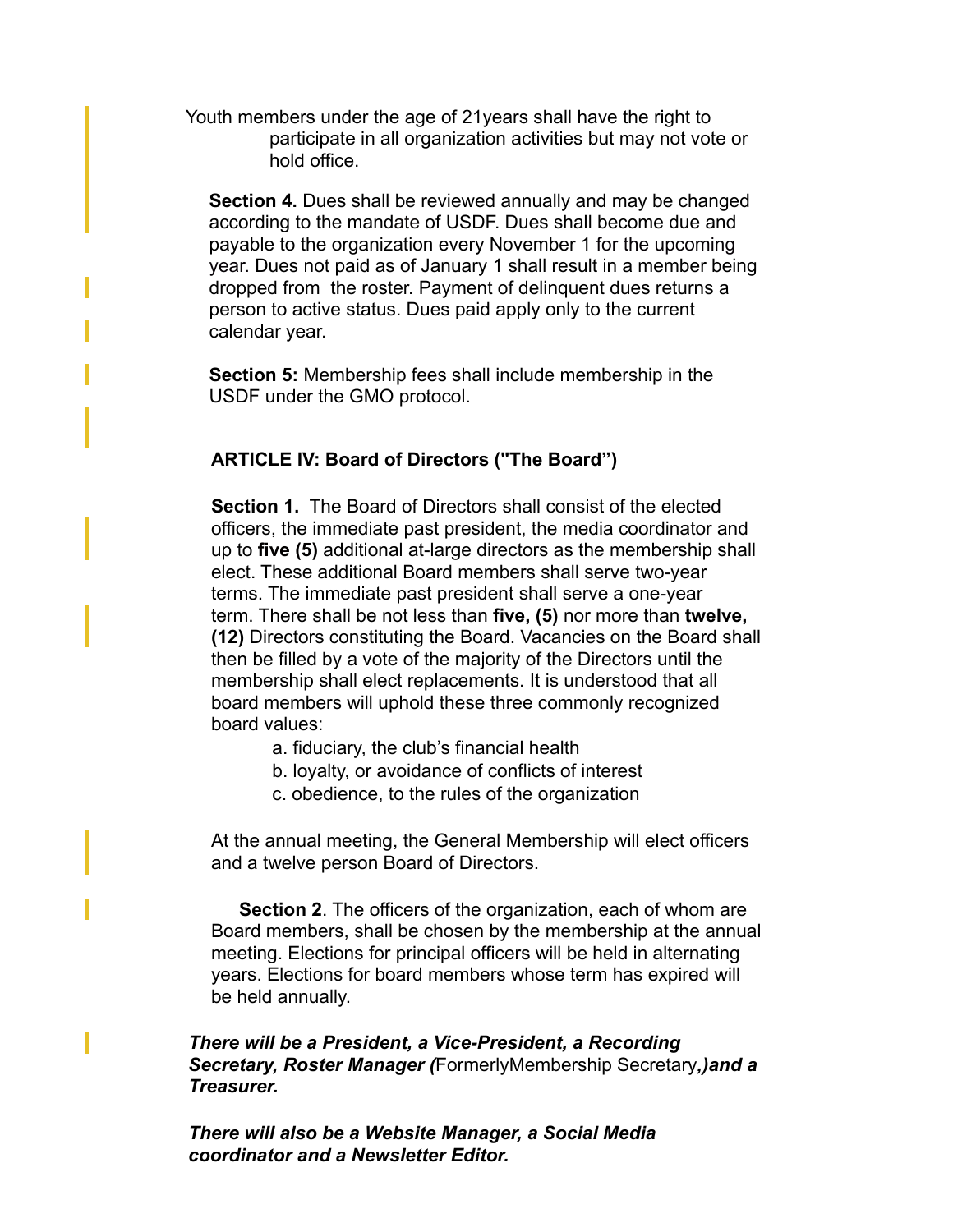### *The chief officers of the organization shall serve for a single, two-year term. Board members may serve for two consecutive terms.*

The new officers will succeed at the Annual Meeting in November. Any vacancy occurring in any office, at any time, shall be filled by the Board of Directors.

In the event that a full slate of officers cannot be elected at the Annual Meeting, the General Membership will elect an eleven-person Board of Directors. This Board will then name officers among its membership.

The President shall be the chief executive officer of the organization and shall preside at all meetings of the membership and the Board of Directors. They shall have general charge and supervision over the business and affairs of the organization. The President *or her designated appointee* may enter into and execute in the name of the organization, contracts or other instruments in the regular course of business which are authorized by the Board.

No single individual or officer can enter into an agreement in the name of CDCT without written board approval or without appointment by the president. The board must review all proposals for CDCT sponsored events. Any board member, general member or contractor appointed by the board functioning in service to the CDCT must secure board approval in writing before any financial commitments are entered into

The Vice-President shall perform such duties as delegated by the President. In the absence of the President, the Vice-President shall perform all the duties of the President. In the event of the resignation or death of the President, the Vice-President shall succeed the President for the balance of the latter's term in office.

The Recording Secretary shall keep the minutes of all meetings of the organization. The Secretary shall be in charge of all correspondence.

The Roster Manager serves as our liason with USDF. She shall be responsible for maintaining all records of membership, including a current list of active (i.e., paid-up members). A full membership list with contact information will be distributed annually. The Toser Manager shall also maintain a record of term start and finish dates for all officials.

The Treasurer shall be the chief financial officer of the organization and shall collect all monies due. The Treasurer shall keep full and accurate accounts of all receipts, disbursements, payments made to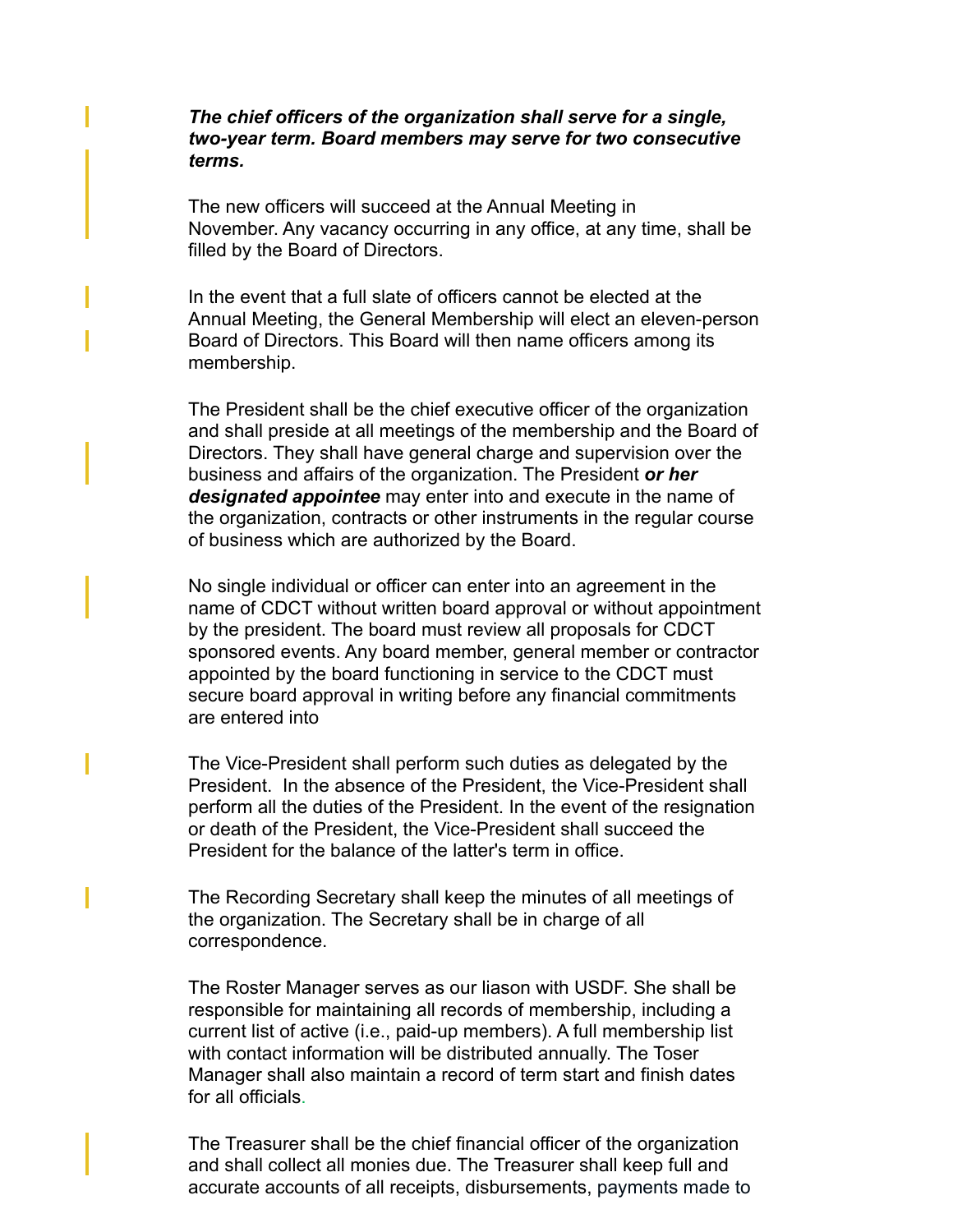officials, deposit monies and other valuables in depositories designated by the Board, and pay all bills of the organization. The treasurer will submit the proper forms to the IRS and tax authorities.

The Treasurer shall report the financial status of the organization to the Board when so requested and make an annual report to the membership.

*A member of the board will be appointed as a designated "second" to the treasurer for the purpose of management of monies.* 

All expenditures over \$150.00 shall be approved by the Board. The treasurer will reimburse monies spent with proper documentation. *Petty cash must be accounted for with a written record.*

#### **Section 3:** At-Large Members

At-large members, numbering 5-6, shall assist the Officers in running CDCT activities.

#### **ARTICLE V: Meetings**

- **Section 1.** The meetings of the organization shall consist of an Annual meeting and such other meetings as called by the Board of Directors or the President.
- Meetings of the Board may be called by the President with at least two days notice. Also, meetings may be called on the request of two Directors with at least two days notice. The membership shall be given notice of the time and place of CDCT meetings by the newsletter, email or website.
- **Section 2.** At all meetings of the Board, a simple majority of Directors then in office shall constitute a quorum for the transaction of business.
- S**ection 3.**The Board of Directors shall report all actions and decisions to the membership.
- **Section 4**. In the absence of a meeting, the Directors shall have the right to take any actions which they could take at a meeting by obtaining the written/verbal approval of a simple majority of the Directors. Any action so approved shall have the same effect as though taken at a meeting of the Directors.
- **Section 5.** Annual Meeting: The Annual Meeting shall be held in November. Members shall be notified at least fifteen (15) days in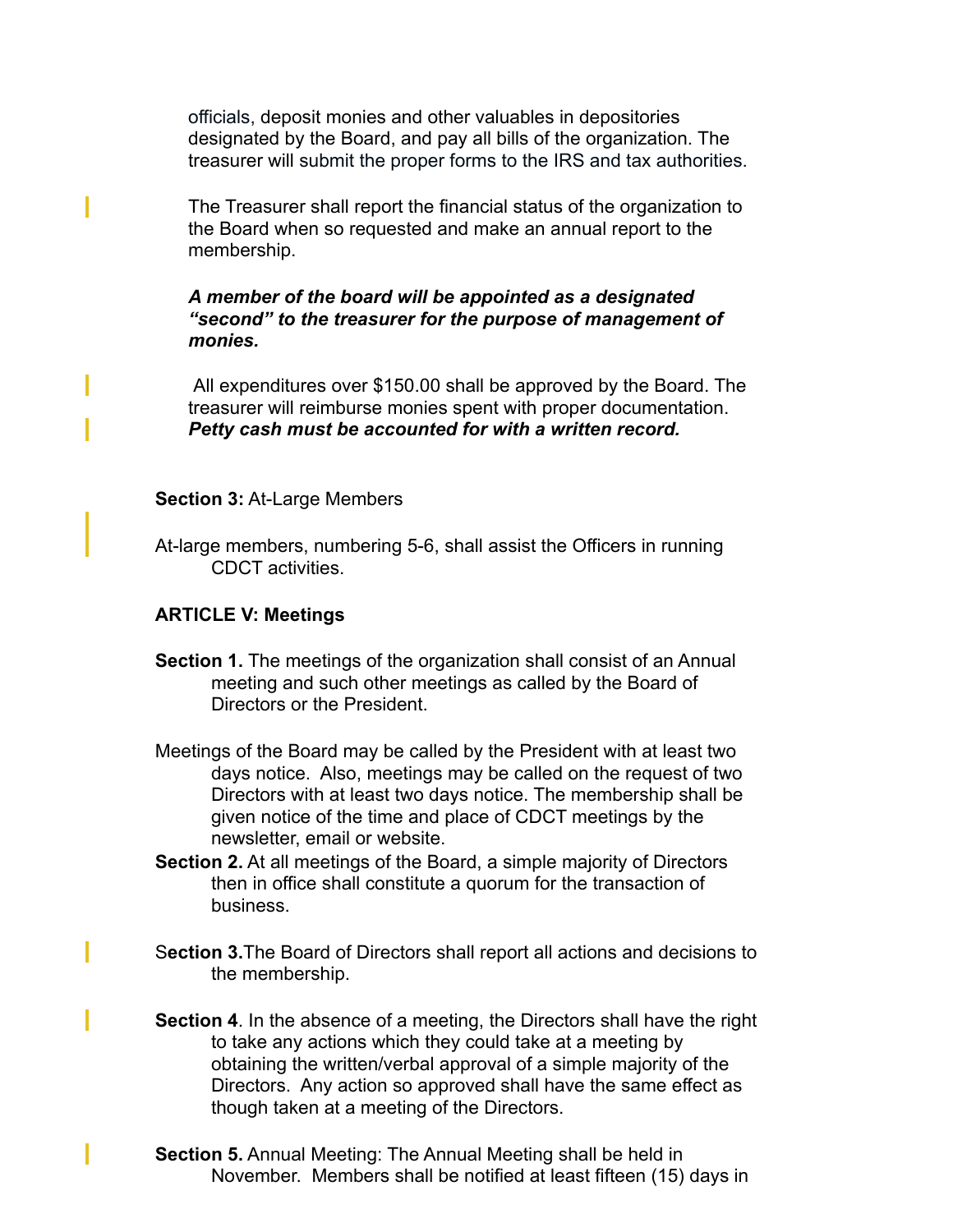advance of the meeting. The election of officers and directors shall take place at this meeting.

 At the Annual Meeting, a quorum shall consist of a simple majority of the Board of Directors and at least five currently active members. Members may be represented at the meeting by written proxies. A vote of the majority of those present at a meeting and those represented by proxies shall be deemed the act of the membership.

The Annual Meeting and any special meetings may be held at any place designated by those authorized to call the meeting, provided notice of time, place, and date of the meeting is contained in said notice.

### **ARTICLE VI: Committees**

Standing Committees: Youth Engagement Recognized show Sponsorship Awards Combined Training Casual show **Education Publicity** Western dressage Ad Hoc Committees are appointed as needed.

#### **ARTICLE VII: MEETINGS**

Section 1: *Robert's Rules* is the parliamentary authority of CDCT. All meetings are to be run according to the current version of this format, including electronic procedures.

> Section 2 The meetings of the organization shall consist of an Annual meeting and such other meetings as called by the Board of Directors or the President.

Section 3. The membership shall be given notice of the time and place of CDCT meetings by the:

**1.** the monthly newsletter,

#### **2. email**

3. Our website page and our facebook page.

Section 4. The Annual Meeting shall be held in November. Members shall be notified at least fifteen (15) days in advance of the meeting. The election of officers and directors shall take place at this meeting.

Section 5. At the Annual Meeting, a quorum shall consist of a simple majority of the Board of Directors and at least five non-board, currently active